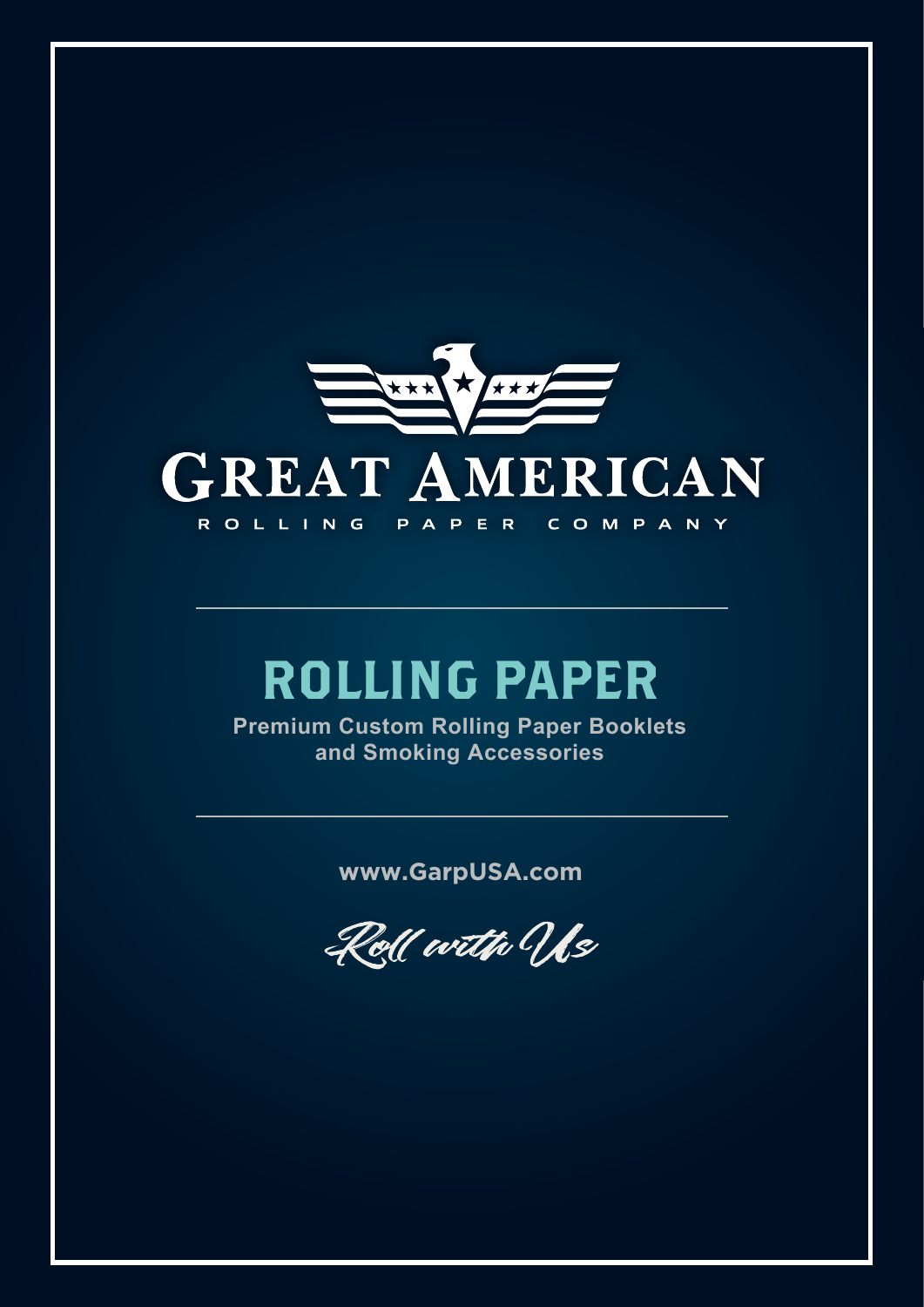

### **Why Choose Great American? Better Product. Better Service. Better for the Planet.**

### **Roll the Best.**

**Great American Rolling Papers craft custom rolling papers using only the finest sustainably sourced raw materials. Our papers are thin, lightweight, and slow burning for a refined smoking experience you just can't find anywhere else. We use vegan gum arabic, all non-GMO ingredients, and certified organic hemp. Our paper is manufactured for folks who care about what they smoke, so if you want to roll with the best, Roll With Great American.**

### **Legendary Customer Service.**

**At Great American Rolling Papers, customer service is not just a department, it's our whole company. From the first call all the way to final delivery, our goal is creating an amazing customer experience, and total customer satisfaction. There are plenty of companies that do what we do, but none do it better.**

### **Be What You Smoke. Green.**

**We use all E.U. sourced, responsibly forested raw materials for all of our packaging, and our rolling papers. Our hemp paper is certified organic, and all our gum is natural vegan gum arabic (no horse hooves or chemical based glues). Our rolling papers contain no genetically modified organisms, no dyes, no accelerants and no harsh chemicals. We are FSC (Forest Stewardship Council) certified, and we are committed to environmental protection and ethical material sourcing. How are your papers made?**



**FREE ART • FREE DISPLAY BOXES • FREE SHIPPING**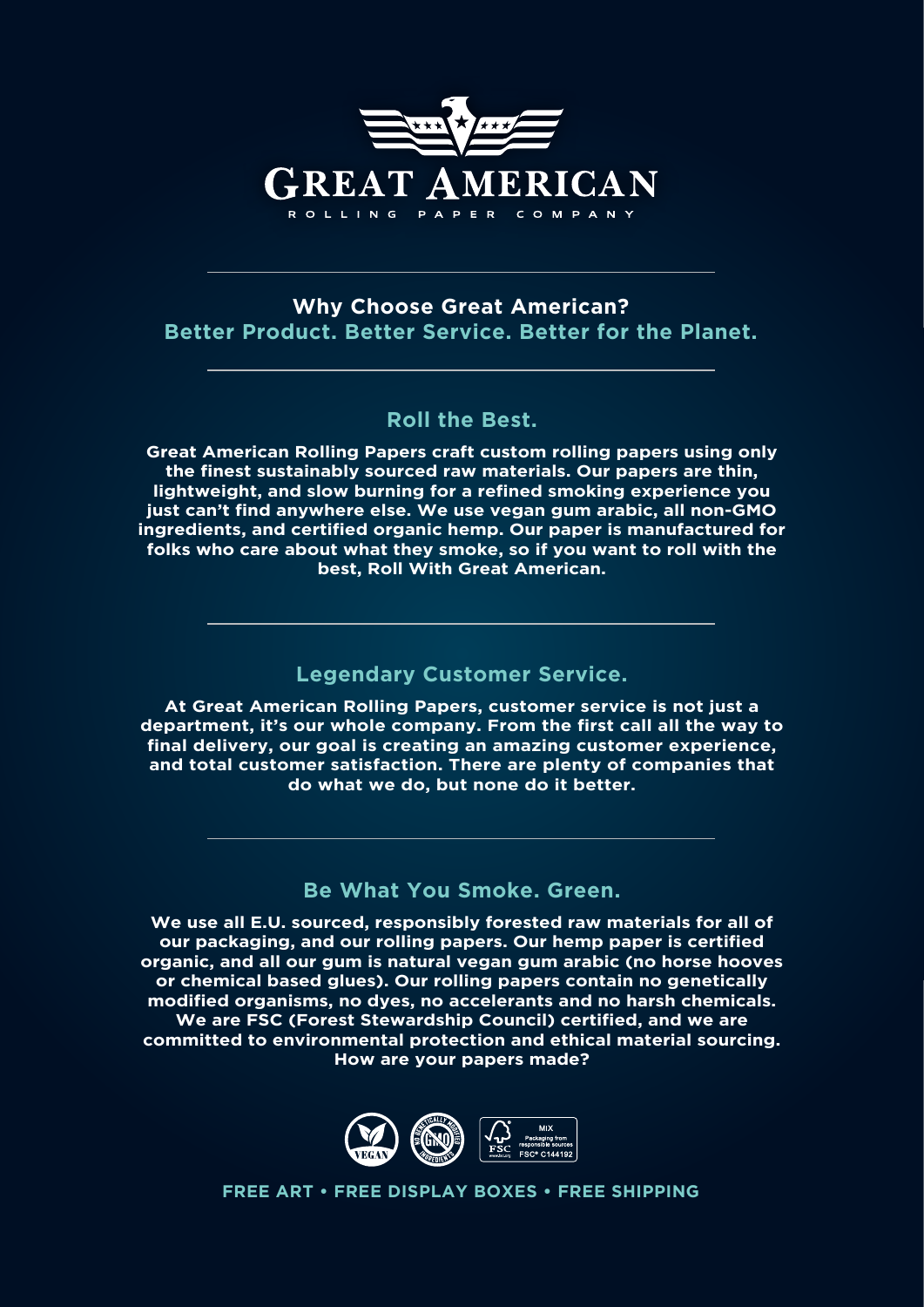| <b>GREAT AMERICAN</b><br><b>ROLLING</b><br>PAPER<br>COMPANY<br><b>ADD-ONS</b><br>Make custom rolling papers that really stand out.<br>Envision your rolling paper dream and well bring it to life.                     |                                                                                                                                                                       |                  |  |                          |      |                |
|------------------------------------------------------------------------------------------------------------------------------------------------------------------------------------------------------------------------|-----------------------------------------------------------------------------------------------------------------------------------------------------------------------|------------------|--|--------------------------|------|----------------|
|                                                                                                                                                                                                                        |                                                                                                                                                                       |                  |  |                          |      |                |
| <b>Rolling Paper</b>                                                                                                                                                                                                   | <b>Filter Tips</b>                                                                                                                                                    |                  |  | <b>Finishes</b>          |      |                |
| Per Booklet Up-Charge                                                                                                                                                                                                  | Per Booklet Up-Charge                                                                                                                                                 |                  |  | Per Booklet Up-Charge    |      | Set-Up Charge  |
| FREE<br><b>RICE</b>                                                                                                                                                                                                    | <b>RICE</b>                                                                                                                                                           | <b>FREE</b>      |  | <b>GLOSS FINISH</b>      | FREE | -              |
| .01 <sub>¢</sub><br><b>UNBLEACHED</b>                                                                                                                                                                                  | <b>UNBLEACHED</b>                                                                                                                                                     | .01 <sub>0</sub> |  | <b>UV (SPOT) GLOSS</b>   | .04¢ | \$30           |
| .024<br><b>HEMP</b>                                                                                                                                                                                                    | <b>COLOR</b>                                                                                                                                                          | .034             |  | <b>MATTE FINISH</b>      | .05¢ | \$30           |
| .034<br><b>COLOR</b>                                                                                                                                                                                                   | <b>BLACK</b>                                                                                                                                                          | .054             |  | <b>EMBOSSING</b>         | .05¢ | \$160          |
| .054<br><b>BLACK*</b>                                                                                                                                                                                                  | <b>RAINBOW</b>                                                                                                                                                        | .104             |  | <b>FOIL</b> <sup>+</sup> | .05¢ | \$300          |
| Watermarked and Printed Paper Also Available. Please Inquire.<br><b>EASY ORDERING</b><br>We want you to be completely satisfied, from start to finish!<br>Here is a simple rundown on how easy it is to order from us. |                                                                                                                                                                       |                  |  |                          |      |                |
| Pick the booklet style, and either call 813-606-4392, e-mail, or place your order<br><b>STEP1</b><br>online, and we'll get started!                                                                                    |                                                                                                                                                                       |                  |  |                          |      |                |
| <b>STEP 2</b>                                                                                                                                                                                                          | After you pay your deposit, we'll get started on your art. E-mail us your finished<br>art file, your ideas, or let our art department come up with something for you! |                  |  |                          |      |                |
| In 2-3 days, we'll send you back an art proof. If you love it, we'll start printing.<br><b>STEP 3</b><br>If you don't love it, we'll work on it until you do. Artwork and revisions are FREE!                          |                                                                                                                                                                       |                  |  |                          |      |                |
| In 4-6 weeks you'll receive your custom printed high quality rolling papers.<br><b>STEP 4</b><br>Roll one up and enjoy!                                                                                                |                                                                                                                                                                       |                  |  |                          |      |                |
| Koll with Us                                                                                                                                                                                                           |                                                                                                                                                                       |                  |  |                          |      |                |
| 813-606-4392                                                                                                                                                                                                           |                                                                                                                                                                       |                  |  |                          |      |                |
| www.GarpUSA.com                                                                                                                                                                                                        |                                                                                                                                                                       |                  |  |                          |      |                |
|                                                                                                                                                                                                                        |                                                                                                                                                                       |                  |  |                          |      | <b>MERICAN</b> |
| joel@garpusa.com                                                                                                                                                                                                       |                                                                                                                                                                       |                  |  |                          |      |                |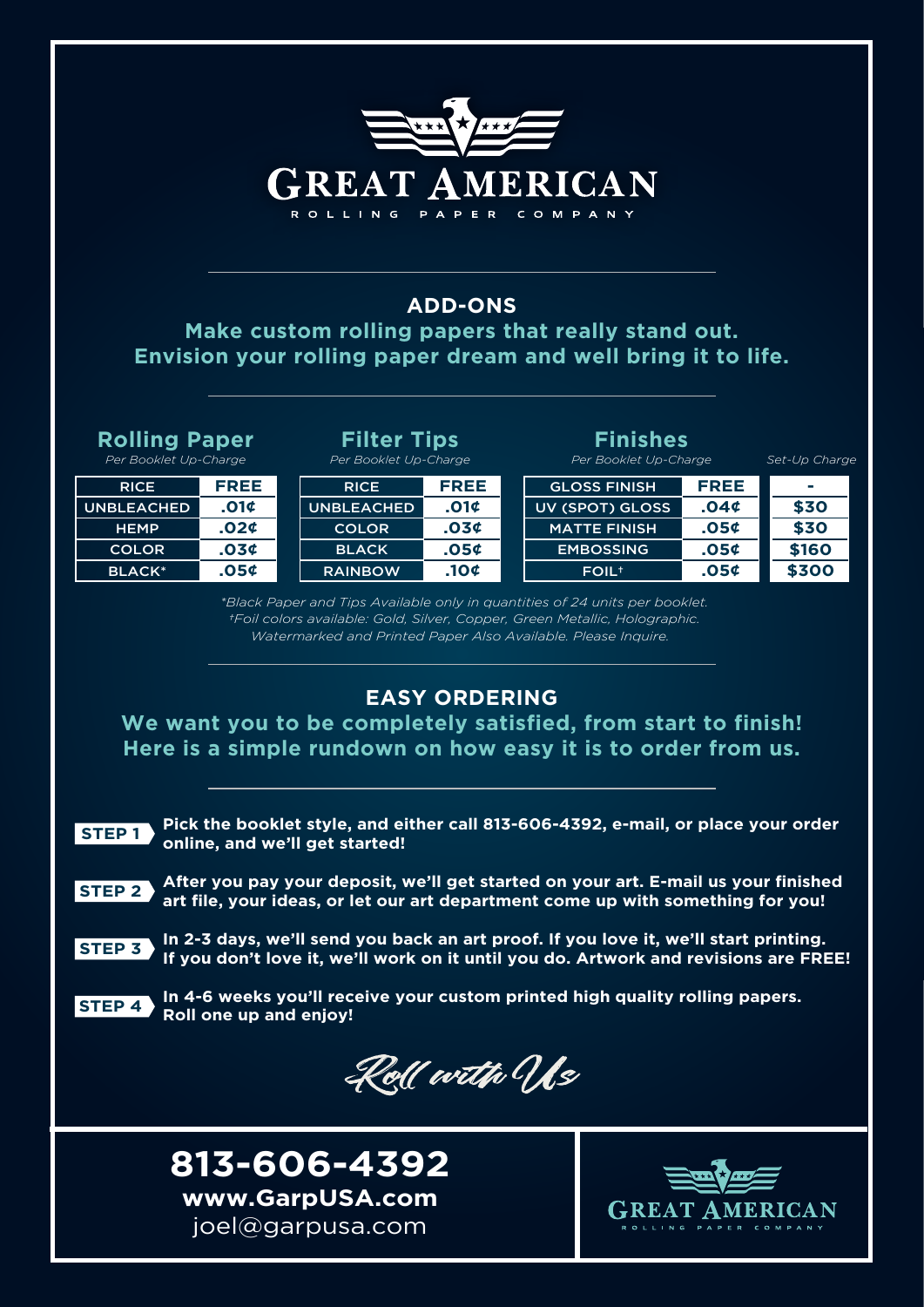

#### **PAPER SIZE.:** 76mm x 44mm **LEAVES PER BOOKLET:** 50 **FILTER TIPS PER BOOKLET:** 0

| 500     | \$1.45             |
|---------|--------------------|
| 1,000   | \$1.15             |
| 2,500   | .95¢               |
| 5,000   | .85¢               |
| 10,000  | .75¢               |
| 10,000+ | <b>Please Call</b> |

**\$1.45 AVAILABLE PAPER VARIETIES** RICE (WHITE) UNBLEACHED (BROWN) HEMP (TAN)

*PRICES INCLUDE: FREE Air Shipping FREE Graphic Design FREE Display Box*



 **1 1/4** STANDARD + TIPS

#### **PAPER SIZE.:** 76mm x 44mm **LEAVES PER BOOKLET:** 50 **FILTER TIPS PER BOOKLET:** 50



*PRICES INCLUDE: FREE Air Shipping FREE Graphic Design FREE Display Box*



BLUE GREEN BLACK



# **1 1/4** MAGNETIC MAXI + TIPS

#### **PAPER SIZE.:** 76mm x 44mm **LEAVES PER BOOKLET:** 32 **FILTER TIPS PER BOOKLET:** 32



*PRICES INCLUDE: FREE Air Shipping FREE Graphic Design FREE Display Box*







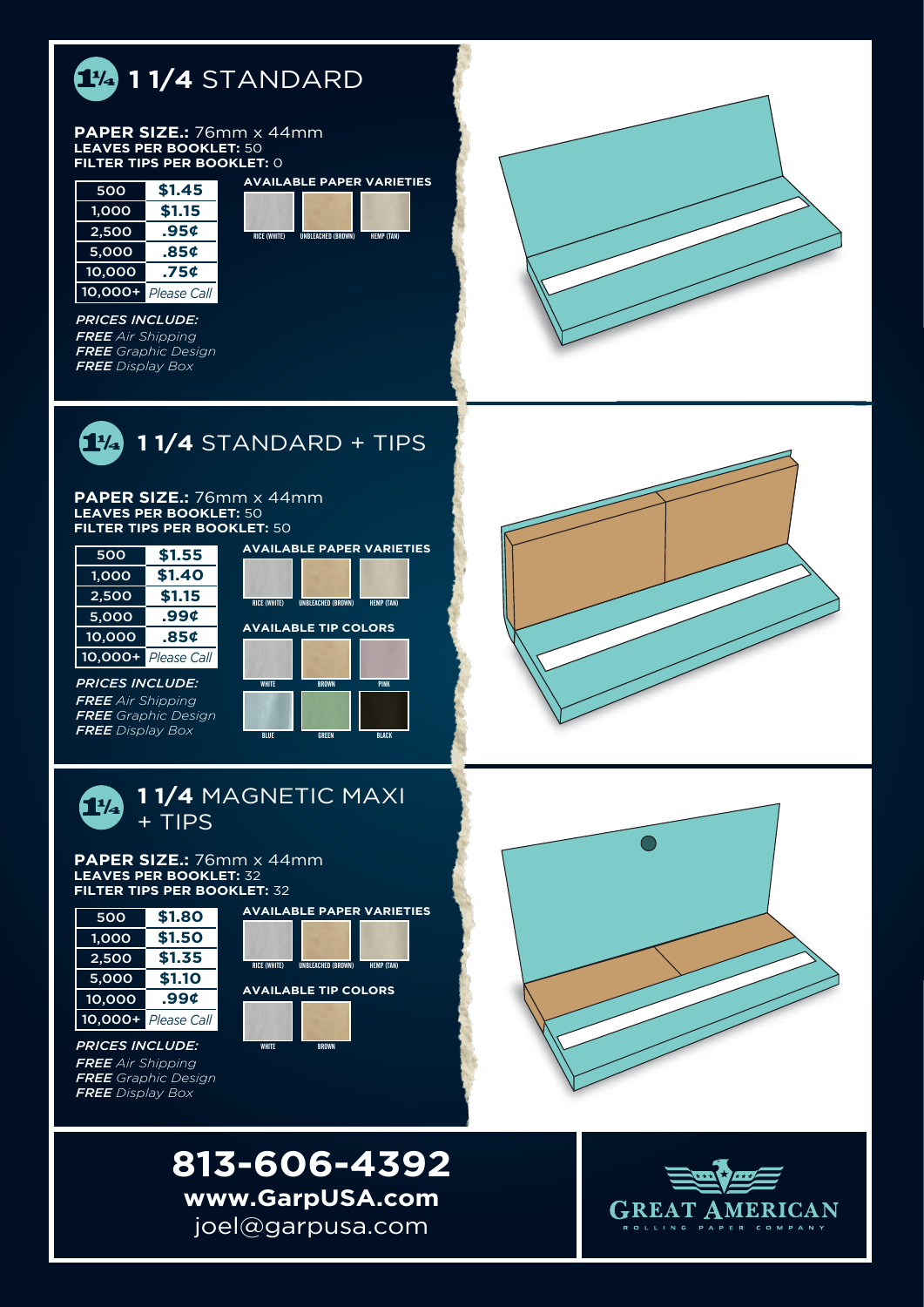

#### **PAPER SIZE.:** 108mm x 44mm **LEAVES PER BOOKLET:** 32 **FILTER TIPS PER BOOKLET:** 0

| 500          | \$1.45             |
|--------------|--------------------|
| <u>1,000</u> | \$1.15             |
| 2,500        | .95¢               |
| 5,000        | .85¢               |
| 10,000       | .75¢               |
| $10,000+$    | <b>Please Call</b> |

*PRICES INCLUDE: FREE Air Shipping FREE Graphic Design FREE Display Box*





**PAPER SIZE.:** 108mm x 44mm **LEAVES PER BOOKLET:** 32 **FILTER TIPS PER BOOKLET:** 32

| 500       | \$1.55             |
|-----------|--------------------|
| 1,000     | \$1.40             |
| 2,500     | \$1.15             |
| 5,000     | .99¢               |
| 10,000    | .85¢               |
| $10,000+$ | <b>Please Call</b> |

**AVAILABLE TIP COLORS** WHITE BROWN PINK RICE (WHITE) UNBLEACHED (BROWN) HEMP (TAN) BLUE GREEN BLACK

**AVAILABLE PAPER VARIETIES**

**AVAILABLE PAPER VARIETIES**

BLUE GREEN BLACK

**HEMP (TAN** 

PINK

PINK



*FREE Air Shipping FREE Graphic Design FREE Display Box*

*PRICES INCLUDE:*





**PAPER SIZE.:** 108mm x 44mm **LEAVES PER BOOKLET:** 32 **FILTER TIPS PER BOOKLET:** 32

| 500       | \$1.80             |
|-----------|--------------------|
| 1,000     | \$1.50             |
| 2,500     | \$1.35             |
| 5.000     | \$1.10             |
| 10,000    | .99¢               |
| $10,000+$ | <b>Please Call</b> |

*PRICES INCLUDE: FREE Air Shipping FREE Graphic Design FREE Display Box*





**813-606-4392 www.GarpUSA.com** joel@garpusa.com

BLUE GREEN BLACK

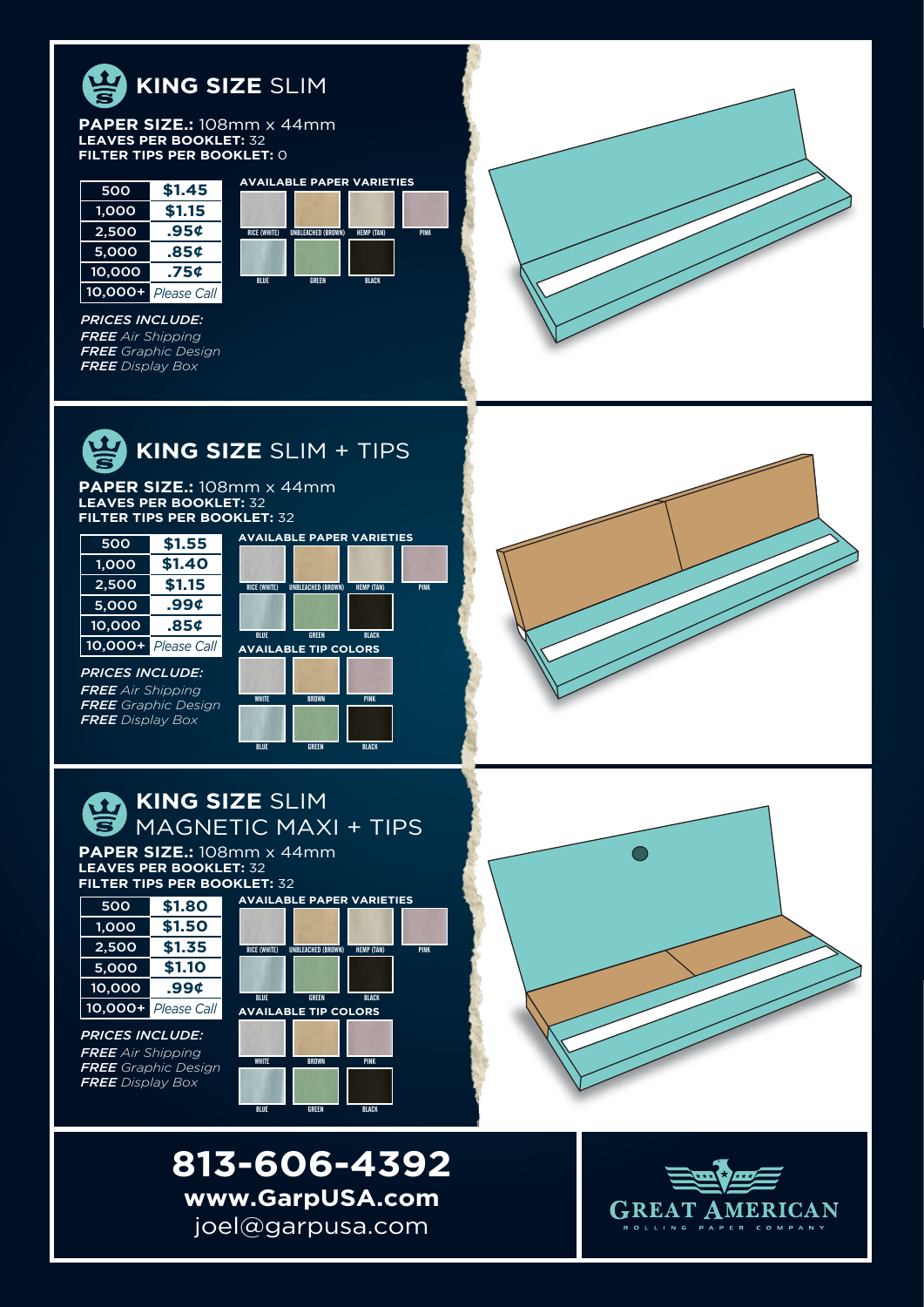



![](_page_5_Picture_2.jpeg)

![](_page_5_Picture_3.jpeg)

*PRICES INCLUDE: FREE Air Shipping FREE Graphic Design FREE Display Box*

![](_page_5_Picture_6.jpeg)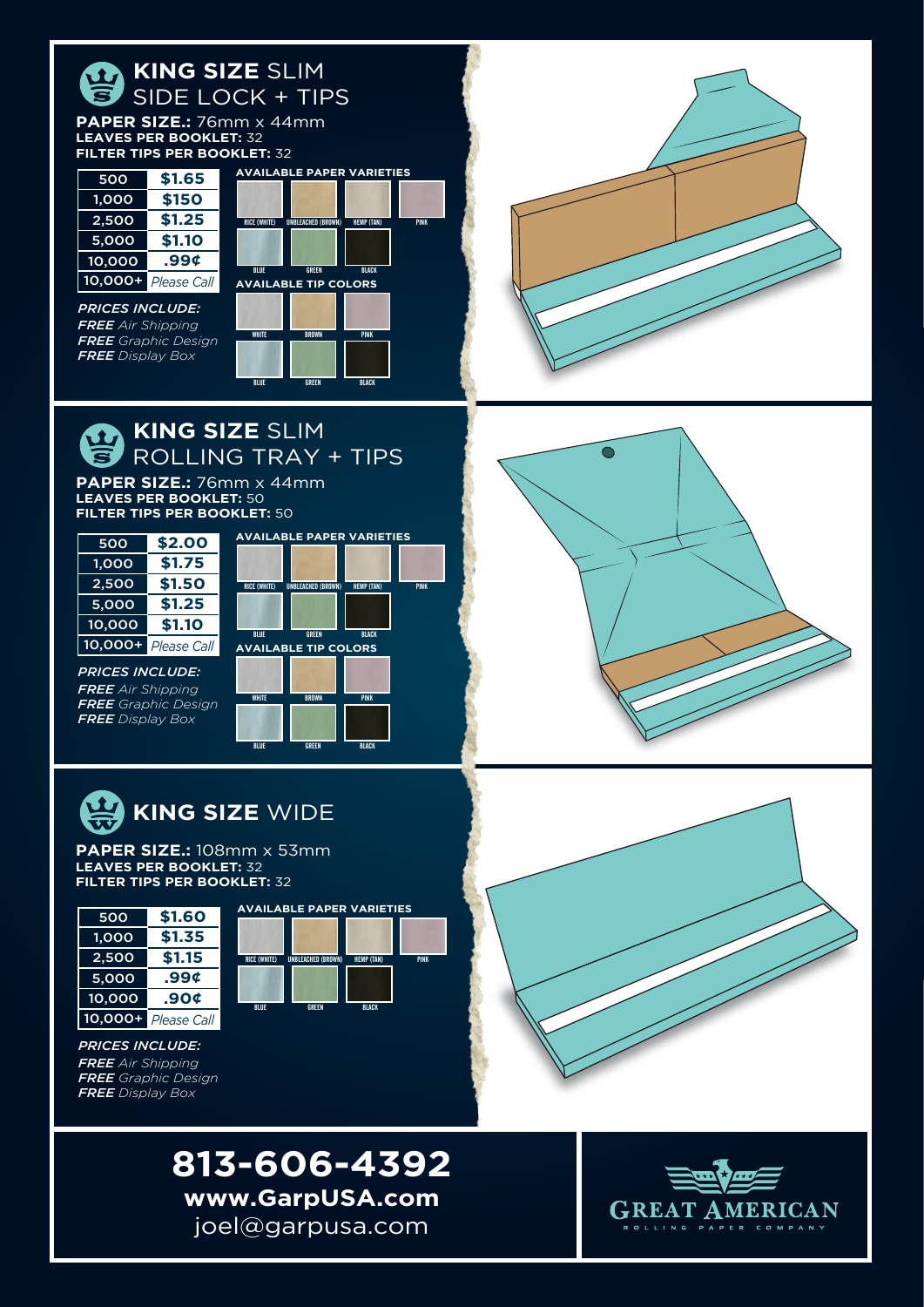![](_page_6_Picture_0.jpeg)

### **PAPER SIZE.:** 108mm x 53mm **LEAVES PER BOOKLET:** 32 **PER BOOKLET:** 32 **FILTER TIPS PER BOOKLET:** 32

| 500          | \$1.75             |
|--------------|--------------------|
| <u>1,000</u> | \$1.50             |
| 2.500        | \$1.25             |
| 5,000        | \$1.15             |
| 10,000       | .99¢               |
| 10,000+      | <b>Please Call</b> |

*PRICES INCLUDE: FREE Air Shipping FREE Graphic Design FREE Display Box*

![](_page_6_Figure_4.jpeg)

# **KING SIZE WIDE** MAGNETIC MAXI + TIPS

**PAPER SIZE.:** 108mm x 53mm **LEAVES PER BOOKLET:** 32 **FILTER TIPS PER BOOKLET:** 32

![](_page_6_Picture_7.jpeg)

*PRICES INCLUDE: FREE Air Shipping FREE Graphic Design FREE Display Box*

![](_page_6_Picture_8.jpeg)

PINK

BLUE GREEN BLACK

![](_page_6_Picture_9.jpeg)

## **TA KING SIZE WIDE**  $\overline{\mathbf{\mathcal{W}}}$  + CARBON FILTERS

**PAPER SIZE.:** 108mm x 53mm **LEAVES PER BOOKLET:** 32 **PRE-ROLLED CARBON TIPS PER BOOKLET:** 16

![](_page_6_Picture_12.jpeg)

*PRICES INCLUDE: FREE Air Shipping FREE Graphic Design FREE Display Box*

![](_page_6_Picture_13.jpeg)

![](_page_6_Picture_14.jpeg)

![](_page_6_Picture_16.jpeg)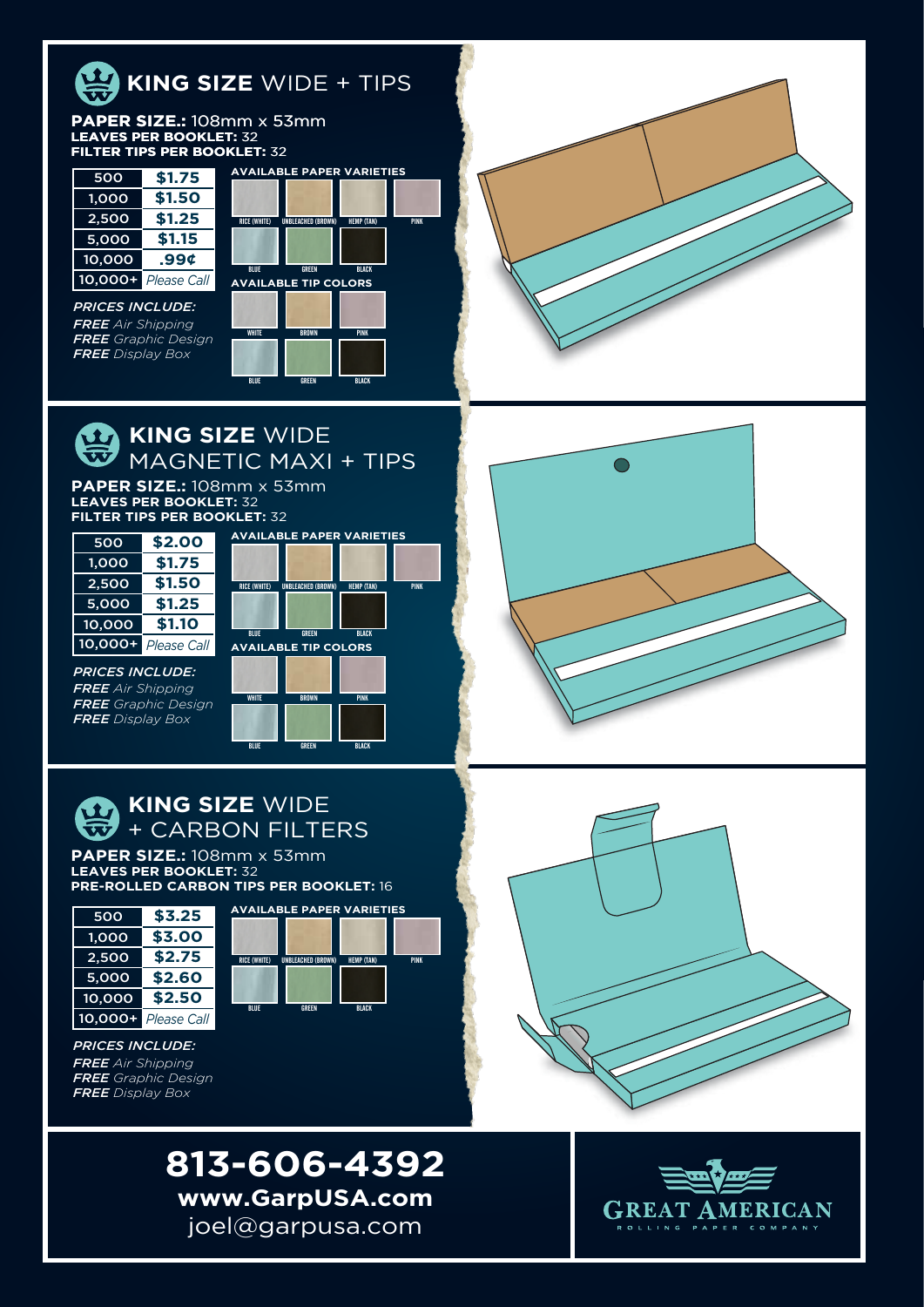![](_page_7_Figure_0.jpeg)

![](_page_7_Picture_1.jpeg)

*PRICES INCLUDE: FREE Air Shipping FREE Graphic Design FREE Display Box*

![](_page_7_Figure_3.jpeg)

PINK

### **SINGLE WIDE** DOUBLE WINDOW

**PAPER SIZE.:** 70mm x 36mm **LEAVES PER BOOKLET:** 100 **FILTER TIPS PER BOOKLET:** 0

| 500     | \$1.55             | <b>AVAILABLE PAPER VARIETIES</b>                               |             |
|---------|--------------------|----------------------------------------------------------------|-------------|
| 1.000   | \$1.40             |                                                                |             |
| 2,500   | \$1.15             | <b>RICE (WHITE)</b><br>UNBLEACHED (BROWN)<br><b>HEMP (TAN)</b> | <b>PINK</b> |
| 5,000   | .99 <sub>0</sub>   |                                                                |             |
| 10.000  | .85¢               | <b>BLUE</b><br><b>BLACK</b><br><b>GREEN</b>                    |             |
| 10.000+ | <b>Please Call</b> |                                                                |             |

*PRICES INCLUDE: FREE Air Shipping FREE Graphic Design FREE Display Box*

![](_page_7_Picture_8.jpeg)

![](_page_7_Picture_9.jpeg)

**PAPER SIZE.:** 4000mm x 44mm **ROLL LENGTH:** 4,000mm (13.1 feet)

| 500            | \$1.55             |
|----------------|--------------------|
| 1,000          | \$1.40             |
| 2,500          | \$1.15             |
| 5,000          | .99¢               |
| 10,000         | .85¢               |
| <u>10,000+</u> | <b>Please Call</b> |

![](_page_7_Figure_12.jpeg)

![](_page_7_Picture_13.jpeg)

![](_page_7_Picture_14.jpeg)

![](_page_7_Picture_16.jpeg)